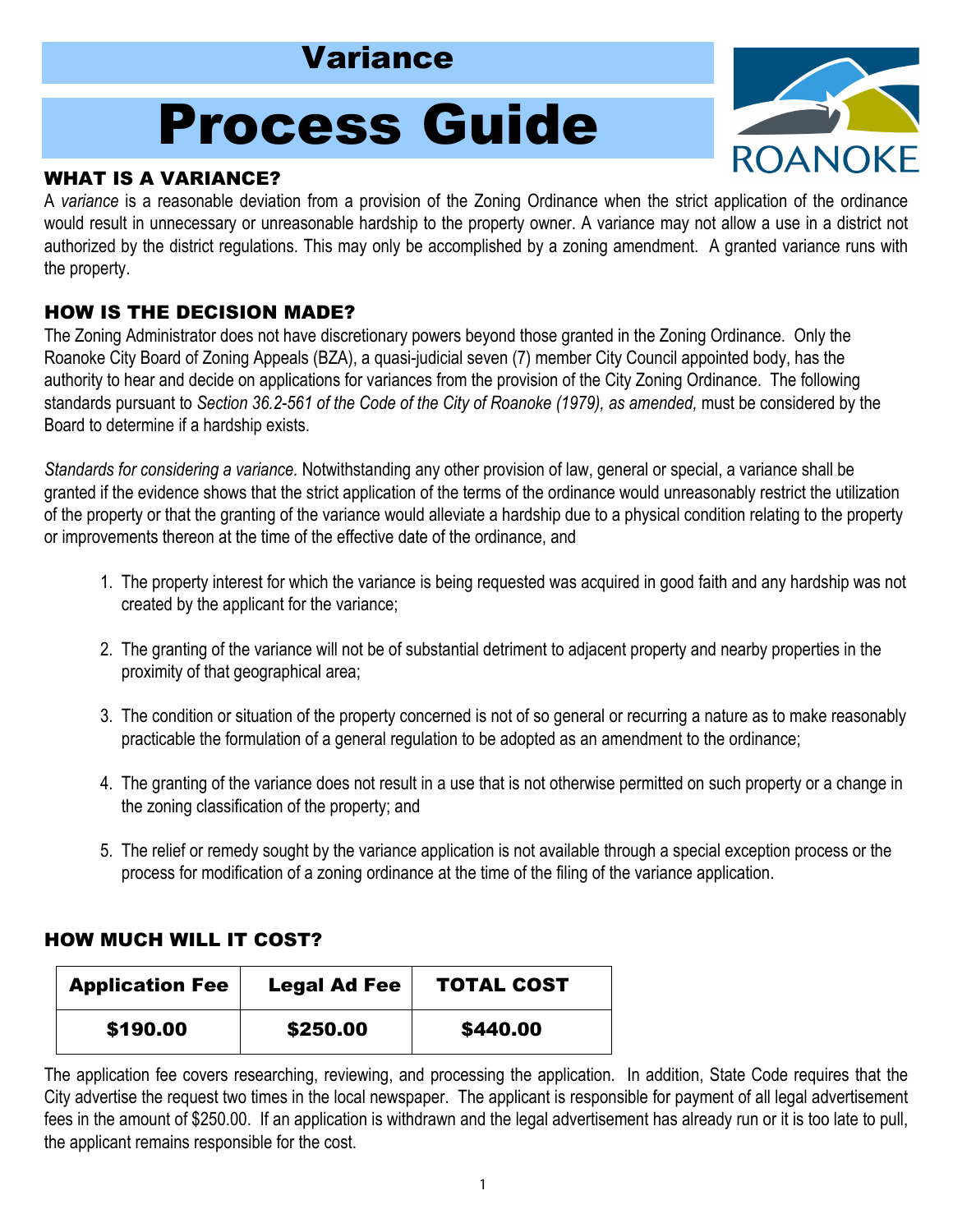#### HOW LONG DOES IT TAKE?

The process takes a minimum of one month once an application is filed. See schedule below for filing deadlines and hearing dates.

#### WHAT IS THE PROCESS?

All variances follow the same general process as follows:

#### (1) PRE-FILING CONFERENCE

Applicants should schedule a pre-filing conference with staff to determine the necessity, grounds, completeness, and accuracy of the variance request. To schedule a pre-filing conference, please call (540) 853-1730.

#### (2) APPLICATION SUBMITTAL

**A variance application, consisting of the following components, must be filed in Room 170 of the Noel C. Taylor Municipal Building, 215 Church Avenue, Roanoke, Virginia 24011. An application for a variance may be made by any property owner,tenant, governmental official, department, board, or bureau. Because a variance is a legal matter, it is strongly recommended that an attorney represent you and assist with the preparation of the variance application. Staff will check the application for completeness before accepting it for filing. If there are delinquent real estate taxes owed on the subject property, the application will not be processed until such time as the taxes are paid in full.** 

- **(a) Application Form.** The application must be signed by the applicant(s). If the applicant(s) is not the property owner(s), the property owner(s) must also sign the application form or submit a consent letter at the time of filing. If a legal representative signs for a property owner, a copy of the executed power of attorney is required.
- **(b) Written Narrative.** An informative yet concise written narrative addressing the following items:
	- **a. Description of the proposed project;**
	- **b. Specific deviation requested from the Zoning Ordinance;**
	- **c. How does the strict application of the provision of the Zoning Ordinance for which you are requesting a variance**

 **effectively prohibit or unreasonably restrict use of the property OR how would the granting of the variance alleviate** 

 **a clearly demonstrable hardship as distinguished from a special privilege or convenience;** 

- **d. How is the requested variance in harmony with the intended spirit and purpose of the Zoning Ordinance**
- **e. Explain how the special condition or situation of the property and the resulting undue hardship are not so general or** 
	- **of a recurring nature as to make reasonably practicable the formulation of a general regulation as an amendment to**

 **the Zoning Ordinance; and** 

- **f. Explain why there is no other reasonable option to comply with the Zoning Ordinance without a variance.**
- **(c) Development Plan.** The development plan shall be drawn to a fixed scale. The development plan shall geographically depict the property that is to be considered and shall address any potential land or design issues arising from the request. It is preferred that the development plan be prepared by a professional surveyor, architect, or engineer. If the rendering or drawing is larger than 11" x 17", 10 copies must be provided by the applicant. A development plan must include the following:
- a. Title, preparer, and date of development plan
- b. Address and tax map number of the property
- c. Scale of drawing and north arrow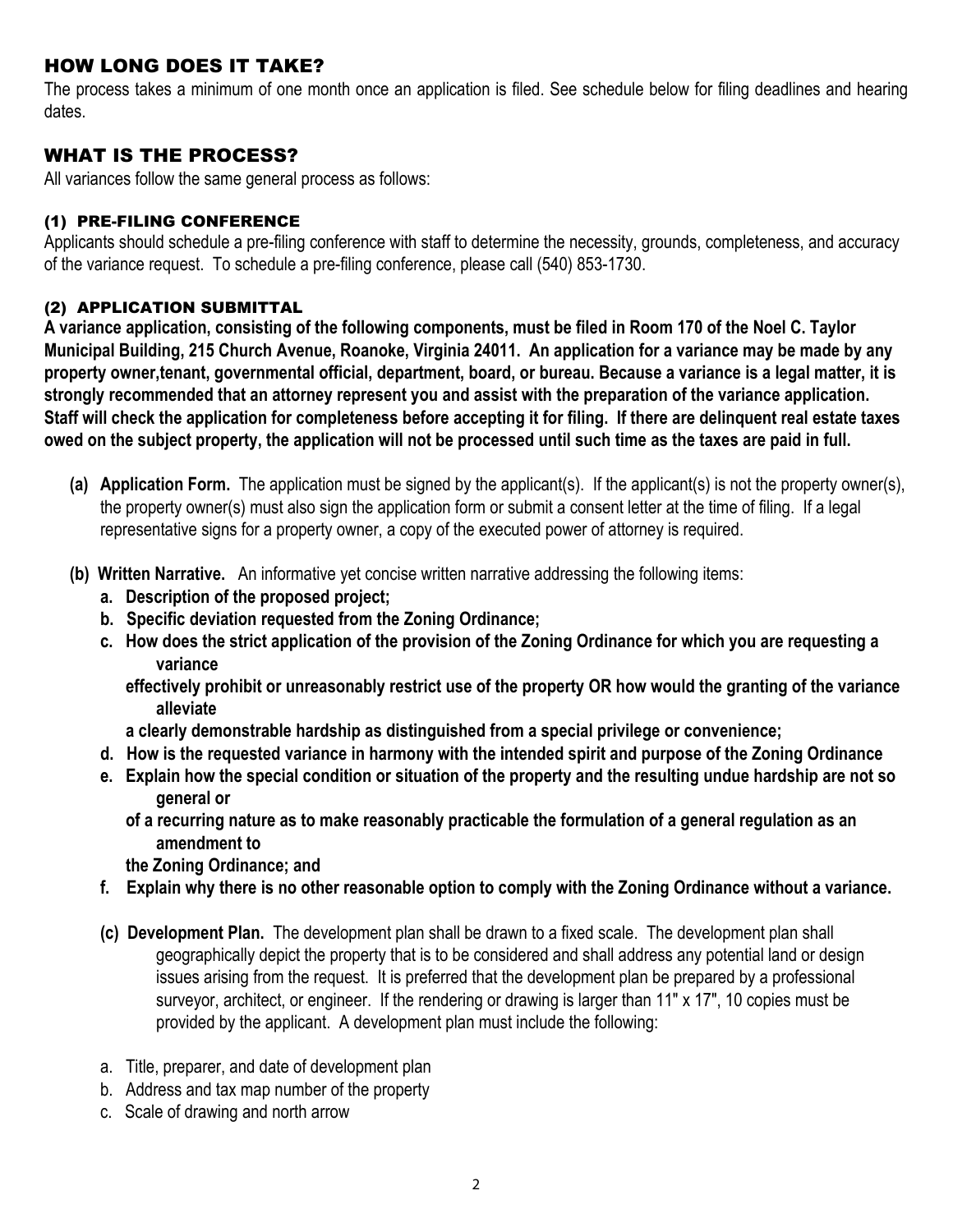- d. All lot dimensions
- e. Location and dimensions, to scale, of all existing and proposed structures
- f. Setback measurements from property lines for all existing and proposed structures
- g. Location and dimensions of all driveways, parking spaces, and loading spaces
- h. Location, width, and name of all existing or platted streets or other public rights-of-way within or adjacent to the property
- i. Physical features of the property such as sever slopes (show contours if applicable), rock formations, substantial tree or vegetative cover, natural watercourses, and flood plain restrictions, if application to the request
- j. All public or other easements affecting the property, if applicable to the request
- k. Water and sewer line locations serving the property, if application to the request
- l. Dimensions and location of any outdoor play areas, storage yards, or similar existing or proposed improvements, which are applicable to the request
- m. Delineation of any required landscaping, including location, size and description of required planting areas and planting materials.

**(d) Elevation rendering or drawing to scale of any proposed building or building addition.** If the rendering or drawing is larger than 11" x 17", 10 copies must be provided by the applicant.

 **(e) Filing Fee.** Check for \$440.00 made payable to *Treasurer, City of Roanoke*.

#### (3) POST-FILING PROCESS:

- **(a) Staff Review:** Once an application has been filed, it is distributed to City departments, affected neighborhood organizations, and adjoining localities (if applicable) for comment. Staff then prepares a report and recommendations for the BZA's consideration which include pertinent code sections, facts of the case, and issues as they relate to the standards for the granting of a variance. A copy of the staff report is mailed to the applicant approximately one week prior to the public hearing.
- **(b) Public Notice:** Notice of public hearing is published two times as a legal advertisement in the Roanoke Times and mailed to adjoining property owners, including those immediately across the street. The notice includes a general description of the variance request as well as the time and location of the public hearing
- **(c) Board of Zoning Appeals Public Hearing:** The BZA's public hearing is held the second Wednesday (see page 2 for specific dates) of each month at 1:00 p.m. on the 4<sup>th</sup> floor of the Noel C. Taylor Municipal Building in Council Chambers. Applicant's are not required to attend the public hearing, but attendance is highly recommended. Anyone from the public may speak or submit written comments in favor of, or in opposition to, any request.

At the BZA's public hearing, the applicant presents the request; staff presents its report and recommendation; the BZA takes public comment; and the BZA discusses the request and takes action. The concurring vote of a majority of the membership of the BZA is necessary to grant a variance. This means at least four (4) members of the seven (7) member BZA must vote in favor of granting the variance for it to be approved, even if there are only four (4) members present. In authorizing a variance, the BZA may impose such conditions regarding the location, character, and other features of the proposed structure or use as it may deem necessary in the public interest (*Virginia Code §15.2-2309(2))*.

Any decision of the Board is final; however, the applicant or an aggrieved party may file an appeal with the Clerk of the Circuit Court within thirty (30) days after the final decision of the Board. Once the board considers and renders a decision on an application the board cannot reconsider a substantially similar request for one (1) year, except when the decision is the subject of a motion to rehear as set forth in the Board's bylaws.